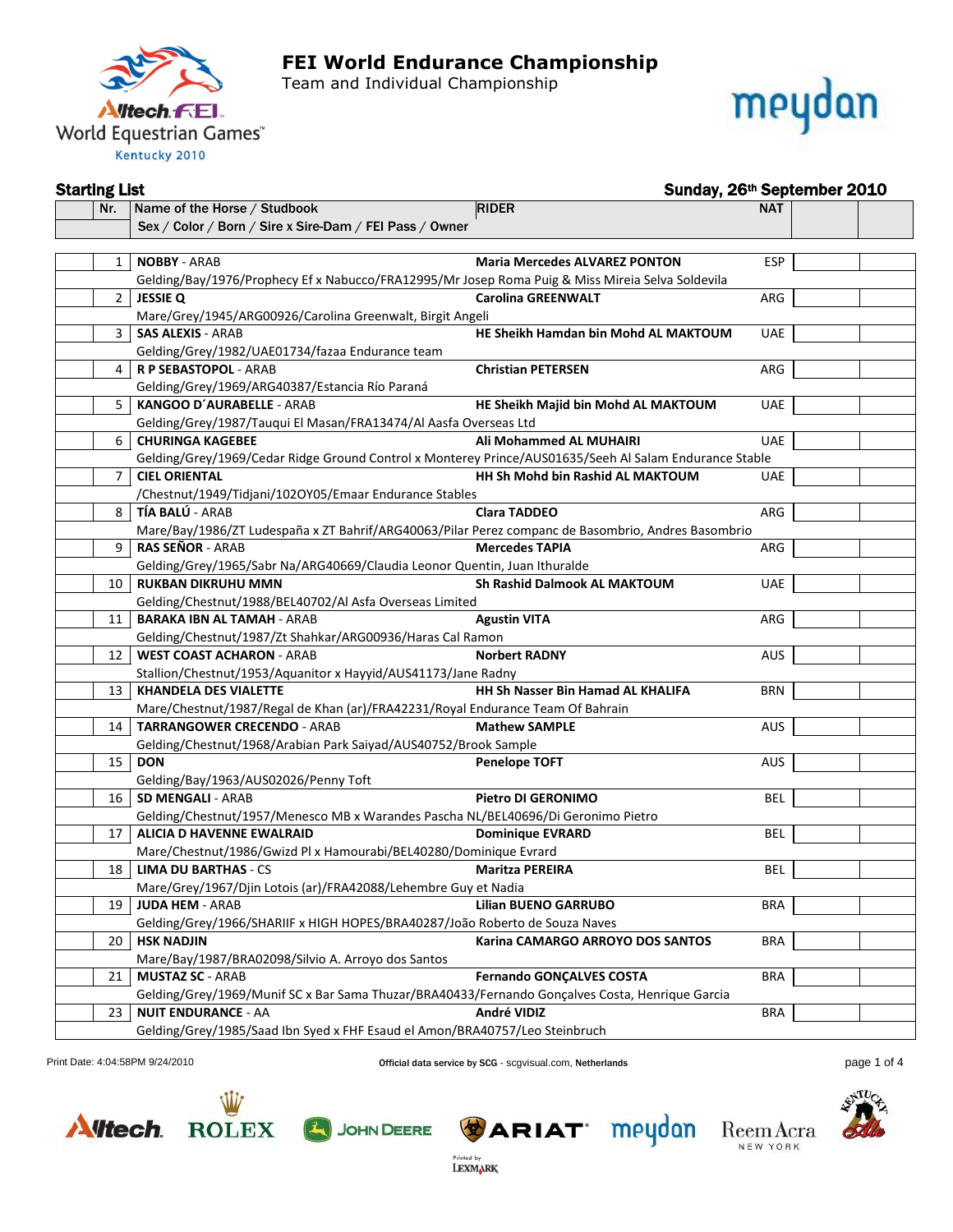

Team and Individual Championship



#### Starting List Sunday, 26th September 2010

| Nr. | Name of the Horse / Studbook                                                                       | <b>RIDER</b>                    | <b>NAT</b> |  |
|-----|----------------------------------------------------------------------------------------------------|---------------------------------|------------|--|
|     | Sex / Color / Born / Sire x Sire-Dam / FEI Pass / Owner                                            |                                 |            |  |
|     |                                                                                                    |                                 |            |  |
|     | 25   KANGOO II - CS                                                                                | <b>Ghazi Mohammed AL DOSERI</b> | <b>BRN</b> |  |
|     | Gelding/Roan/1977/Calif El Masan (ar)/FRA41533/Royal Endurance Team Of Bahrain                     |                                 |            |  |
| 26  | <b>KHEOPSY DU PILAT</b>                                                                            | <b>Ahmed Abdulla AL HAZZA</b>   | <b>BRN</b> |  |
|     | Gelding/Chestnut/1978/Ambel (ar)/FRA43227/Royal Endurance Team Of Bahrain                          |                                 |            |  |
| 27  | <b>ZIRKONIA (DE) - ARAB</b>                                                                        | Abdulrahman Mohammed AL SAAD    | <b>BRN</b> |  |
|     | Mare/Chestnut/1982/Drakon (su) Ar/FRA44522/Royal Endurance Team Of Bahrain                         |                                 |            |  |
| 28  | IZBA DU CAUSSANEL - ARAB                                                                           | <b>Jaffer MIRZA</b>             | <b>BRN</b> |  |
|     | Mare/Bay/1986/Darlei x Dormane/FRA11389/Royal Endurance Team Of Bahrain                            |                                 |            |  |
| 29  | F.C. GALAXY - ARAB                                                                                 | <b>Robert GIELEN</b>            | <b>CAN</b> |  |
|     | Gelding/Bay/1950/Placidix Noire/CAN02782/Robert Gielen                                             |                                 |            |  |
| 30  | NL TEMPTATION - ARAB                                                                               | <b>Gail Marie JEWELL</b>        | <b>CAN</b> |  |
|     | Mare/Bay/1960/Temmpo x Bangard/CAN40284/Elroy Karius                                               |                                 |            |  |
| 31  | <b>APACHE ECLYPSE - ARAB</b>                                                                       | <b>Elroy KARIUS</b>             | <b>CAN</b> |  |
|     | Gelding/Bay/1943/Bey Eclypse x Silver Apache/CAN02795/Elroy Karius, Gail Jewell                    |                                 |            |  |
| 32  | <b>RBF SUPER SPORT - ARAB</b>                                                                      | <b>Ruth STURLEY</b>             | CAN        |  |
|     | Gelding/Chestnut/1946/Khalarado x Ghalidar/CAN02334/Ruth Sturley, Kenneth Sturley                  |                                 |            |  |
|     | 33   TEESE - ARAB                                                                                  | <b>Yvette VINTON</b>            | CAN        |  |
|     | Gelding/Chestnut/1961/ZT Ali Baba x Samtyr/CAN40148/Yvette Vinton                                  |                                 |            |  |
| 34  | <b>DAFNE</b>                                                                                       | <b>Marie Louise CLARK</b>       | <b>CHI</b> |  |
|     | Mare/Bay/1972/CHI40089/Carlos Zepeda, Isabel Ovalle                                                |                                 |            |  |
| 35  | <b>PISTRAT</b>                                                                                     | Ana Maria NOVOA                 | <b>CHI</b> |  |
|     | Gelding/Bay/1966/CHI40014/Ana María Novoa Fuentealba, Juan Carlos Jeria; Jimena Moreno             |                                 |            |  |
| 37  | <b>TRIDENT - ARAB</b>                                                                              | <b>Marco Hernán BARBOSA</b>     | COL        |  |
|     | Gelding/Grey/1970/Nf Proof+/ x Nodoromas Triumph +++/102UF03/Stephen Rojek                         |                                 |            |  |
| 38  | <b>DJB SAMEILL - ARAB</b>                                                                          | <b>Mauricio GAONA</b>           | <b>COL</b> |  |
|     | Gelding/Grey/1958/Samsfireball x Sams Fix/USA42252/Darolyn Butler                                  |                                 |            |  |
| 39  | <b>IW REMINAJA ALI</b>                                                                             | <b>Cristina MUTIS</b>           | COL        |  |
|     | Gelding/Grey/1992/Remington Steele x Focus Keltaemali/COL40108/Mauricio Mutis Perdomo, Jorge Gomez |                                 |            |  |
| 40  | <b>MIRBAT ATIGIRL - ARAB</b>                                                                       | <b>Gregory SMETEK</b>           | <b>COL</b> |  |
|     | Mare/Chestnut/1963/Atican x Tf Maestro/102UF45/Roxi Welling                                        |                                 |            |  |
| 41  | <b>SAMURAI - ARAB</b>                                                                              | Diego Andres ZAMORA RODRIGUEZ   | <b>CRC</b> |  |
|     | Gelding/Grey/1991/El Cortado x Cortado/CRC40097/Marcial Zamora Miranda                             |                                 |            |  |
| 42  | <b>OTTEL LO</b>                                                                                    | <b>Jordi ARBOIX SANTACREU</b>   | <b>ESP</b> |  |
|     | Stallion/Grey/1970/102UC09/JAUME PONS MAS                                                          |                                 |            |  |
| 43  | <b>SANKOC</b>                                                                                      | <b>Alex LUQUE MORAL</b>         | <b>ESP</b> |  |
|     | Gelding/Grey/1976/Shagya II/ESP41555/Alex Luque                                                    |                                 |            |  |
|     | 44   OLIVER TB                                                                                     | <b>Cesar TASIAS TORRAS</b>      | <b>ESP</b> |  |
|     | Stallion/Grey/1962/ESP41404/Cesar Tasias Birk                                                      |                                 |            |  |
| 45  | <b>CHEVERET RN - PRE</b>                                                                           | Silvia YEBRA ALTIMIRAS          | <b>ESP</b> |  |
|     | Gelding/Chestnut/1985/Rubit/ESP04193/Manel Noguera Gomabau-M <sup>a</sup> Elena Noguera Gombau     |                                 |            |  |
| 46  | <b>AZIM DU FLORIVAL - ARAB</b>                                                                     | <b>Virginie ATGER</b>           | <b>FRA</b> |  |
|     | Gelding/Bay/1984/Czasar/102QE01/Monsieur Gerard Wissler                                            |                                 |            |  |
| 47  | <b>SAKALIA - ARAB</b>                                                                              | <b>Sarah CHAKIL</b>             | <b>FRA</b> |  |
|     | Mare/DarkChestnut/1992/Dormane/1020Z31/Mademoiselle Sarah Chakil                                   |                                 |            |  |

Print Date: 4:04:58PM 9/24/2010 **Company of Example 2018** Official data service by SCG - scgvisual.com, Netherlands **page 1 of 4** and the page 1 of 4



**ROLEX** 







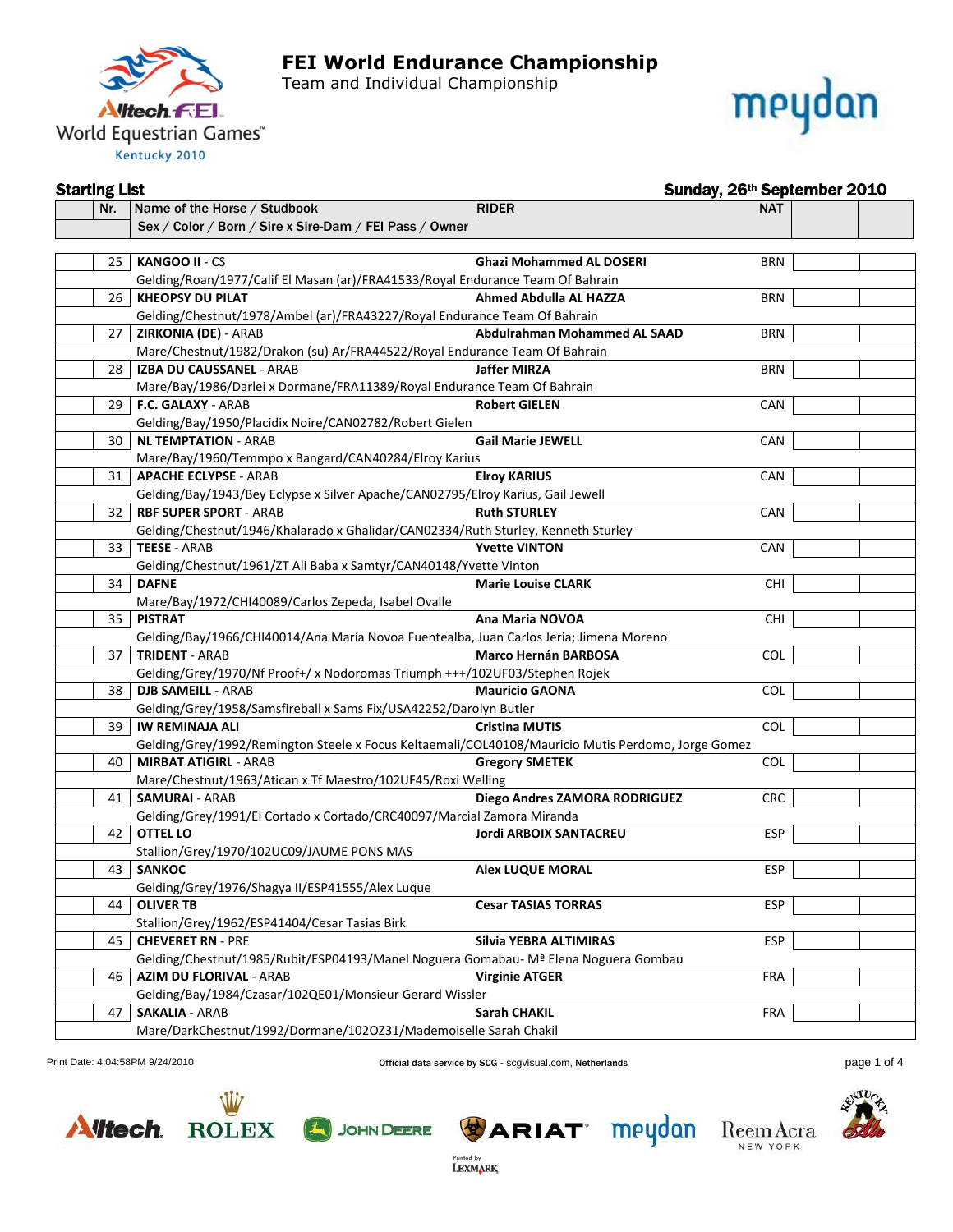

Team and Individual Championship



#### Starting List Sunday, 26th September 2010

| Nr. | <b>RIDER</b><br>Name of the Horse / Studbook                                                         | <b>NAT</b>                                     |  |
|-----|------------------------------------------------------------------------------------------------------|------------------------------------------------|--|
|     | Sex / Color / Born / Sire x Sire-Dam / FEI Pass / Owner                                              |                                                |  |
|     |                                                                                                      |                                                |  |
|     | 48   GWELLIK DU PARC - ARAB                                                                          | <b>Caroline DENAYER GAD</b><br><b>FRA</b>      |  |
|     | Gelding/Chestnut/1979/Dielik x Fawzan/FRA09102/Denayer Gad Caroline                                  |                                                |  |
| 49  | <b>HANABA DU BOIS - ARAB</b>                                                                         | <b>Jean-Philippe FRANCES</b><br><b>FRA</b>     |  |
|     | Mare/Grey/1976/Tarick/FRA40808/Gilles Amphoux                                                        |                                                |  |
| 50  | <b>EASY FONTNOIRE - ARAB</b>                                                                         | <b>Cecile MILETTO MOSTI</b><br><b>FRA</b>      |  |
|     | Mare/Grey/1977/Numizki/102NR36/M. Jacques Faure - Mme Catherine Faure                                |                                                |  |
| 51  | <b>JAVA SUNLIGHT - ARAB</b>                                                                          | <b>Beccy BROUGHTON-BOOKER</b><br><b>GBR</b>    |  |
|     | Mare/Chestnut/1979/Dhruv x Sun Crescent/GBR13961/S & T Broughton, R Broughton                        |                                                |  |
| 52  | NAZEEKA - AA                                                                                         | <b>Ros CLAPP</b><br><b>GBR</b>                 |  |
|     | Mare/Grey/1973/Prince Vandezee x Namakan/GBR41178/Mrs P Jackson                                      |                                                |  |
| 53  | FFC FIRST CSEA LORD - ARAB                                                                           | <b>Sarah ROGERSON</b><br><b>GBR</b>            |  |
|     | Gelding/Grey/1987/SSA Csea Dream x Monokl/102MS80/Stagg Newman, Cheryl Newman                        |                                                |  |
| 54  | L M MIDDAY - ARAB                                                                                    | <b>Christine YEOMAN</b><br><b>GBR</b>          |  |
|     | Mare/Grey/1963/Imperial Napharr/ARG40520/Christine Yeoman, Nigel Perrott                             |                                                |  |
| 55  | <b>HASZAR - ARAB</b>                                                                                 | <b>David YEOMAN</b><br><b>GBR</b>              |  |
|     | Gelding/Bay/1958/Gas Skandal x GA Marlinsk/GBR40684/David Yeoman                                     |                                                |  |
| 56  | <b>SHAIKA BINT KHEOMA - ARAB</b>                                                                     | <b>GER</b><br><b>Melanie ARNOLD</b>            |  |
|     | Mare/Black/1976/Sahib el Assuad x Khamal El Assuad/GER42843/Adolf Arnold                             |                                                |  |
| 57  | <b>BEAU 36 - ARAB</b>                                                                                | <b>GER</b><br><b>Sabrina ARNOLD</b>            |  |
|     | Gelding/Chestnut/1980/Marwan I x Pesniar/GER42912/Sabrina Arnold                                     |                                                |  |
| 58  | <b>PRICELESS GOLD - ARAB</b>                                                                         | Gabriela Dr. FÖRSTER<br><b>GER</b>             |  |
|     | Gelding/Grey/1958/Tomanchie x Samtyr/USA10795/Gabriela Förster                                       |                                                |  |
| 59  | <b>PRINCE SHARIF - ARAB</b>                                                                          | Petra HATTAB<br><b>GER</b>                     |  |
|     | Gelding/Grey/1965/Prince Shetan x H.H. Moghar/GER43192/Petra Hattab                                  |                                                |  |
| 60  | <b>SHAGAR 5 - ARAB</b>                                                                               | <b>Belinda HITZLER</b><br><b>GER</b>           |  |
|     | Gelding/Bay/1971/El Zahra x Sheitan/GER18321/Stephan Schelldorf                                      |                                                |  |
| 61  | <b>ALI - ARAB</b>                                                                                    | <b>Clarissa DE WIT ALDANA</b><br><b>GUA</b>    |  |
|     | Gelding/Bay/1988/102NZ74/Juan Ignacio de Wit, Silvia de Wit                                          |                                                |  |
| 62  | <b>MISTER HA - AA</b>                                                                                | <b>Roberto Alfonso HERNANDEZ</b><br><b>GUA</b> |  |
|     | Gelding/Bay/1955/Hadith x Napaln/GUA40044/Ana Kristina Schinnerling de Hernandez, Michelle Hernandez |                                                |  |
| 65  | <b>LM GANADOR - ARAB</b>                                                                             | <b>Laura PAIZ LARRAVE</b><br><b>GUA</b>        |  |
|     | Gelding/Grey/1986/Imperial Napharr x HLT Riguroso/GUA40043/Emilio Alejando Eva Arevalo               |                                                |  |
| 66  | <b>AF BIG BUCKS - ARAB</b>                                                                           | <b>Mustafa H TEHRANI</b><br><b>IND</b>         |  |
|     | Gelding/Chestnut/1959/Virgule Al Maury x Samburu Ka/102QV77/Pamela Weidel                            |                                                |  |
| 67  | <b>DJAMINA</b>                                                                                       | <b>ITA</b><br><b>Andrea IACCHELLI</b>          |  |
|     | Mare/Grey/1967/ITA09201/Leopoldo Rega                                                                |                                                |  |
|     | 68   LEILA DE SAULARIE - ARAB                                                                        | Gianluca LALISCIA<br><b>ITA</b>                |  |
|     | Mare/Chestnut/1968/Tidjani (AR)/FRA42744/Laliscia Gianluca                                           |                                                |  |
| 69  | <b>JO FAROUZA</b>                                                                                    | <b>Martina LUI</b><br>ITA                      |  |
|     | Stallion/Chestnut/1975/Pipouli x IBN Galal/ITA09152/Az.Agr. Lui Martina                              |                                                |  |
| 70  | <b>WALIGORA - ARAB</b>                                                                               | <b>Alfonso STRIANO</b><br><b>ITA</b>           |  |
|     | Stallion/Grey/1970/Edukt x Bandos/ITA41472/Allega Pierfranco                                         |                                                |  |
| 71  | <b>ELDOR - AA</b>                                                                                    | <b>Antonio VACCARECCI</b><br><b>ITA</b>        |  |
|     | Stallion/Grey/1947/Usignolu x Piradin/ITA43016/Vaccarecci Antonio                                    |                                                |  |

Print Date: 4:04:58PM 9/24/2010 **Company of Example 2018** Official data service by SCG - scgvisual.com, Netherlands **page 1 of 4** and the page 1 of 4









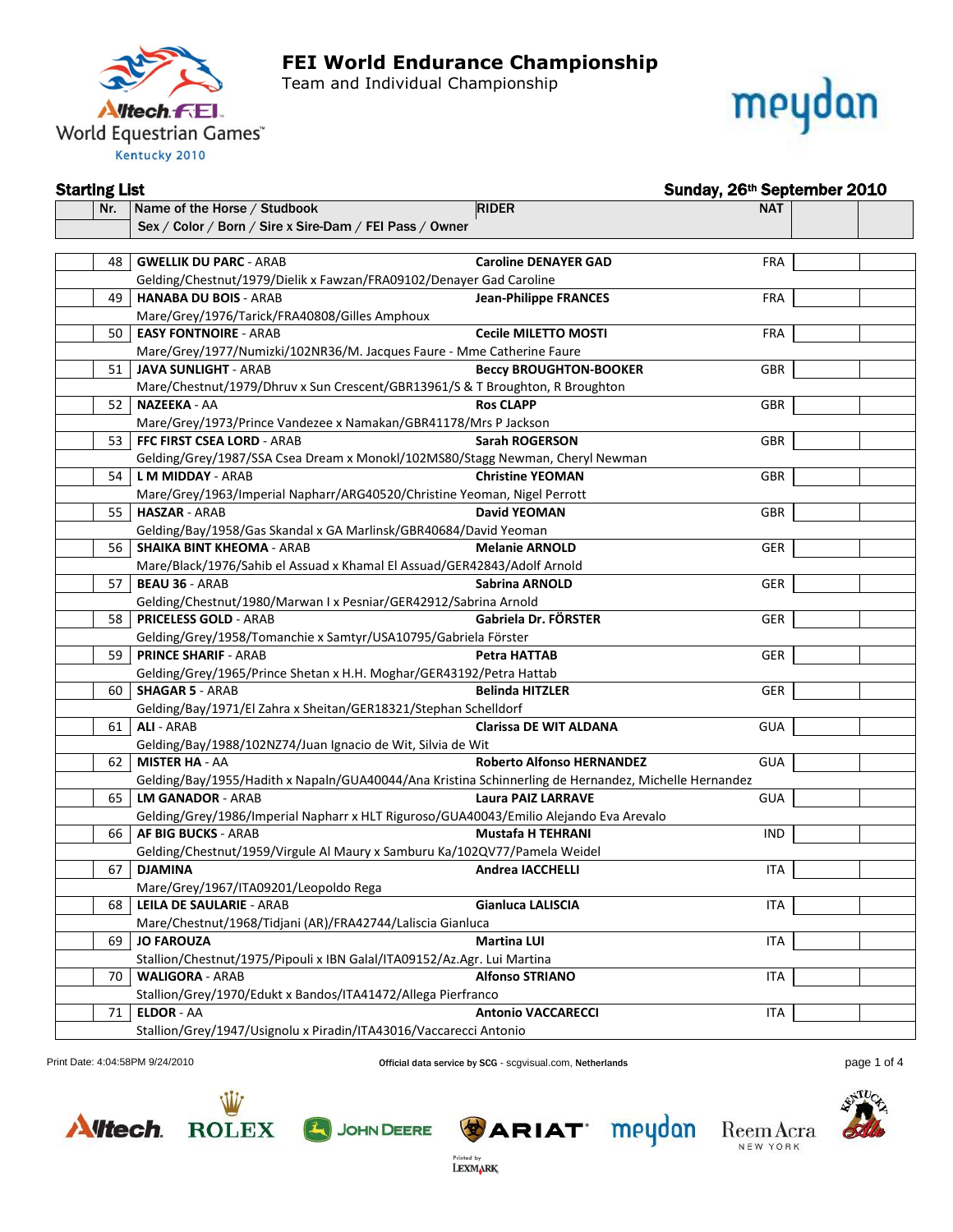

Team and Individual Championship



#### Starting List Sunday, 26th September 2010

| Nr. | Name of the Horse / Studbook                                                                 | <b>RIDER</b>                      | <b>NAT</b> |  |
|-----|----------------------------------------------------------------------------------------------|-----------------------------------|------------|--|
|     | Sex / Color / Born / Sire x Sire-Dam / FEI Pass / Owner                                      |                                   |            |  |
|     |                                                                                              |                                   |            |  |
|     | 72   PONY BOY - ARAB                                                                         | <b>Noriko ENDO</b>                | <b>JPN</b> |  |
|     | Gelding/Bay/1956/Kamilio x Bh Baskadero/JPN40024/Seiichi Hasumi                              |                                   |            |  |
| 73  | TIM                                                                                          | <b>Masanori HONDA</b>             | <b>JPN</b> |  |
|     | Mare/Roan/1962/JPN40050/Masanori Honda                                                       |                                   |            |  |
| 74  | <b>MAQINA - ARAB</b>                                                                         | <b>Hiromi KITAIKE</b>             | <b>JPN</b> |  |
|     | Mare/Bay/1973/Tyx x Masri/USA07638/Seiichi Hasumi                                            |                                   |            |  |
| 75  | <b>DAMEON PJ - ARAB</b>                                                                      | Chikako NISHIYAMA                 | <b>JPN</b> |  |
|     | Gelding/Chestnut/1969/Haracz x Sw Samotryn/USA11220/Seiichi Hasumi                           |                                   |            |  |
| 76  | <b>FAUSTO BL - ARAB</b>                                                                      | <b>Ayame SASAKI</b>               | <b>JPN</b> |  |
|     | Gelding/Bay/1991/LV Cartell x Zbrucz/JPN00252/Seiichi Hasumi                                 |                                   |            |  |
| 77  | <b>MERLIN - ARAB</b>                                                                         | Alisija ZABAVSKA-GRANGER          | LTU        |  |
|     | Gelding/Black/1976/MHR Ssbre K x Camaro B/USA40233/Edward Kidd                               |                                   |            |  |
| 78  | <b>DJB BOOMER - ARAB</b>                                                                     | <b>Olivia MATTHAEI</b>            | <b>NAM</b> |  |
|     | Gelding/Bay/1991/102NU15/Darolyn Jane Butler                                                 |                                   |            |  |
| 79  | DC MACPROOF - ARAB                                                                           | Kordula VOIGTS                    | <b>NAM</b> |  |
|     | Gelding/Grey/1985/NF Proof x Sam Tyr/USA10595/Darolyn Jane Butler                            |                                   |            |  |
| 80  | <b>DJB K D FANTASIA - ARAB</b>                                                               | Anna Afra WUCHER                  | <b>NAM</b> |  |
|     | Mare/Grey/1991/KD Kalibor x Figaro/102OY71/Cecilia Butler-Stasiuk                            |                                   |            |  |
| 81  | <b>TUFF ENUFF FA - ARAB</b>                                                                  | Carmen RÖMER                      | <b>NED</b> |  |
|     | Mare/Grey/1985/King of Clubz x Ibn Silver Ghost/102RG38/John D Fountain                      |                                   |            |  |
| 82  | <b>LACE AND FINENESS</b>                                                                     | <b>Jenny CHANDLER</b>             | NZL        |  |
|     | Mare/Grey/1966/NZL40166/Jenny Chandler                                                       |                                   |            |  |
| 83  | <b>TWYNHAM EL OMAR - AA</b>                                                                  | <b>Alison HIGGINS</b>             | <b>NZL</b> |  |
|     | Gelding/Bay/1968/Whispering Jack x Unknown/NZL40191/Allison Higgins                          |                                   |            |  |
| 84  | <b>NORTHWINDS BRADLEY MCGREGOR - ARAB</b>                                                    | <b>Debby WORSFOLD</b>             | NZL        |  |
|     | Gelding/Grey/1985/Desert Shadow x Unknown/NZL40230/Mrs Chris King                            |                                   |            |  |
| 85  | <b>KENY DU MOULIN - SF</b>                                                                   | <b>Paulo BRANCO</b>               | POR        |  |
|     | Stallion/Bay/1950/Ambel x Carabin/POR40227/José Maria Branco, António Chaves Ramos           |                                   |            |  |
| 86  | <b>GOZLANE DU SOMAIL - SF</b>                                                                | Ana Margarida COSTA               | <b>POR</b> |  |
|     | Mare/Grey/1977/Naswan x Desitg de Pau/POR01727/José Cândido Costa, Rui Pereira               |                                   |            |  |
| 87  | <b>TITANIC - AA</b>                                                                          | Joao RAPOSO                       | <b>POR</b> |  |
|     | Gelding/Chestnut/1969/POR40312/João Francisco Raposo                                         |                                   |            |  |
| 88  | <b>OURASI DE L'AIGOUAL - PFS</b>                                                             | Jassim Mohammed A.A AL MAADHADI   | QAT        |  |
|     | Gelding/Grey/1980/Tauqui El Masan, Ar/102NH04/Mme Sylvie Riou Et M. Jean Luc Riou            |                                   |            |  |
| 89  | <b>BUCANERO</b>                                                                              | Abdulrahman Saad A.S AL SULAITEEN | QAT        |  |
|     | Gelding/Chestnut/1986/URU40198/Al Shaqab                                                     |                                   |            |  |
| 90  | <b>SADEKP</b>                                                                                | <b>Mohammed Sultan AL SUWAIDI</b> | QAT        |  |
|     | Stallion/Bay/1987/Hakim ox x Mersuch XVIII ox/HUN40248/Pelsonius KFT                         |                                   |            |  |
| 91  | <b>MAZAYHA</b>                                                                               | <b>Mohammed Tahous AL-NUAIMI</b>  | QAT        |  |
|     | Mare/Bay/1979/Origine Non Constatée SELLE/102PG63/Madame Yvonne Grimal                       |                                   |            |  |
| 92  | <b>AMIR - ARAB</b>                                                                           | <b>Faleh Nasser S.S BUGHENAIM</b> | QAT        |  |
|     | Stallion/Grey/1990/Sharan/URU40453/Al Shaqab                                                 |                                   |            |  |
| 93  | <b>ARKAB LEGATO - ARAB</b>                                                                   | <b>Lani VAN GERVE</b>             | <b>RSA</b> |  |
|     | Gelding/Grey/1984/Arkab Jawwal x Dwansspruit Byron/RSA40167/Mariaane Pienaar, Lani van Gerve |                                   |            |  |

Print Date: 4:04:58PM 9/24/2010 Official data service by SCG - scgvisual.com, Netherlands page 1 of 4

Printed by<br>LEXMARK